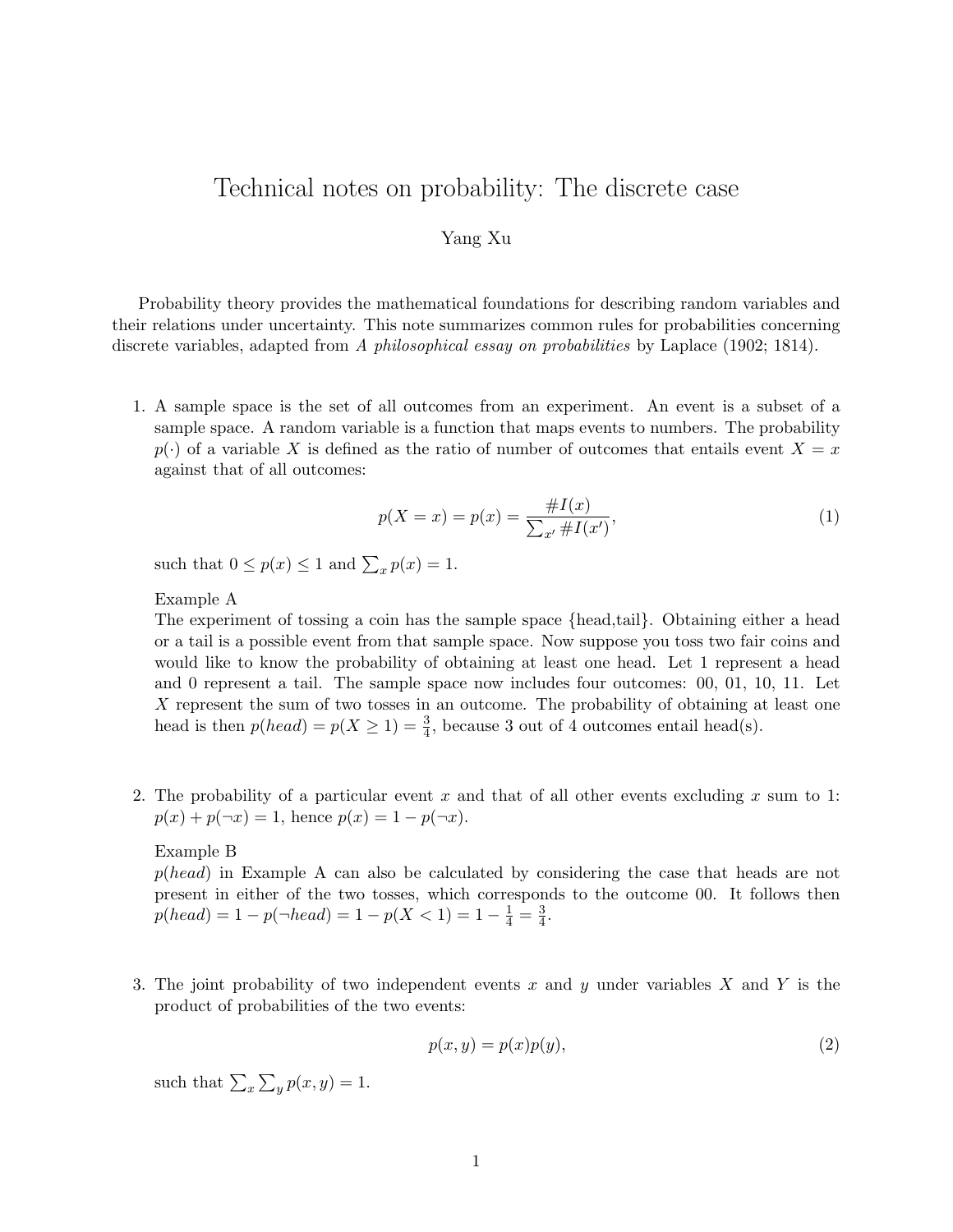Example C

Suppose you toss two fair coins, C1 and C2, N times and record the count for each of the four possible outcomes in the following contingency table. You can calculate joint probabilities  $p(C1 = 0/1, C2 = 0/1)$  by dividing these counts into N:  $p(0, 0) = p(0, 1) = p(1, 0) = p(1, 1) =$ N  $\frac{N}{4}$  /  $N=\frac{1}{4}$  $\frac{1}{4}$ . Because both coins are fair, you know that  $p(0) = .5$  and  $p(1) = .5$ . It is easy to show that  $p(C_1, C_2) = p(C_1)p(C_2)$ , hence the two coins are independent.

| $\mathit{C}2$<br>CT |     | $\mathbf{\Omega}$ |
|---------------------|-----|-------------------|
|                     | N/4 | N/4               |
|                     | N/4 | N/4               |

4. The marginal probability of an event x under variable X is equivalent to the sum of its joint probability with  $y$  for all outcomes concerning variable  $Y$ , known as the sum rule:

$$
p(x) = \sum_{y} p(x, y). \tag{3}
$$

Convince yourself this is the case by calculating  $p(C1 = 1), p(C1 = 0), p(C2 = 1), p(C2 = 0)$ based on the contingency table in Example C - they should all be 0.5.

5. The joint probability of two (in)dependent events is the product of probability of one event and probability of the other event conditioned on the first, known as the product rule:

$$
p(x, y) = p(x)p(y|x) = p(y)p(x|y).
$$
\n(4)

Therefore the conditional probabilities can be calculated as follows:

$$
p(x|y) = \frac{p(x,y)}{p(y)};
$$
  
\n
$$
p(y|x) = \frac{p(x,y)}{p(x)}.
$$
\n(5)

Example D

Suppose two weakly magnetized coins are tossed  $N$  times and the outcomes are summarized in the following contingency table. You can tell from these counts that the coins are probably not independent, because the head of  $C1$  seems to co-occur often with the tail of  $C2$ . More formally, you can show this dependence relation by calculating  $p(C1 = 1|C2 = 0)$  $\frac{p(C1=1,C2=0)}{p(C2=0)} = \frac{10/16}{10/16+3/16} = \frac{10}{13}$ , and  $p(C2=0|C1=1) = \frac{p(C1=1,C2=0)}{p(C1=1)} = \frac{10/16}{10/16+1/16} = \frac{10}{11}$ both are quite high (what would these probabilities be if assume the coins are independent?).

| C2<br>CT |       |        |
|----------|-------|--------|
|          | N/16  | 10N/16 |
|          | 2N/16 | 3N/16  |